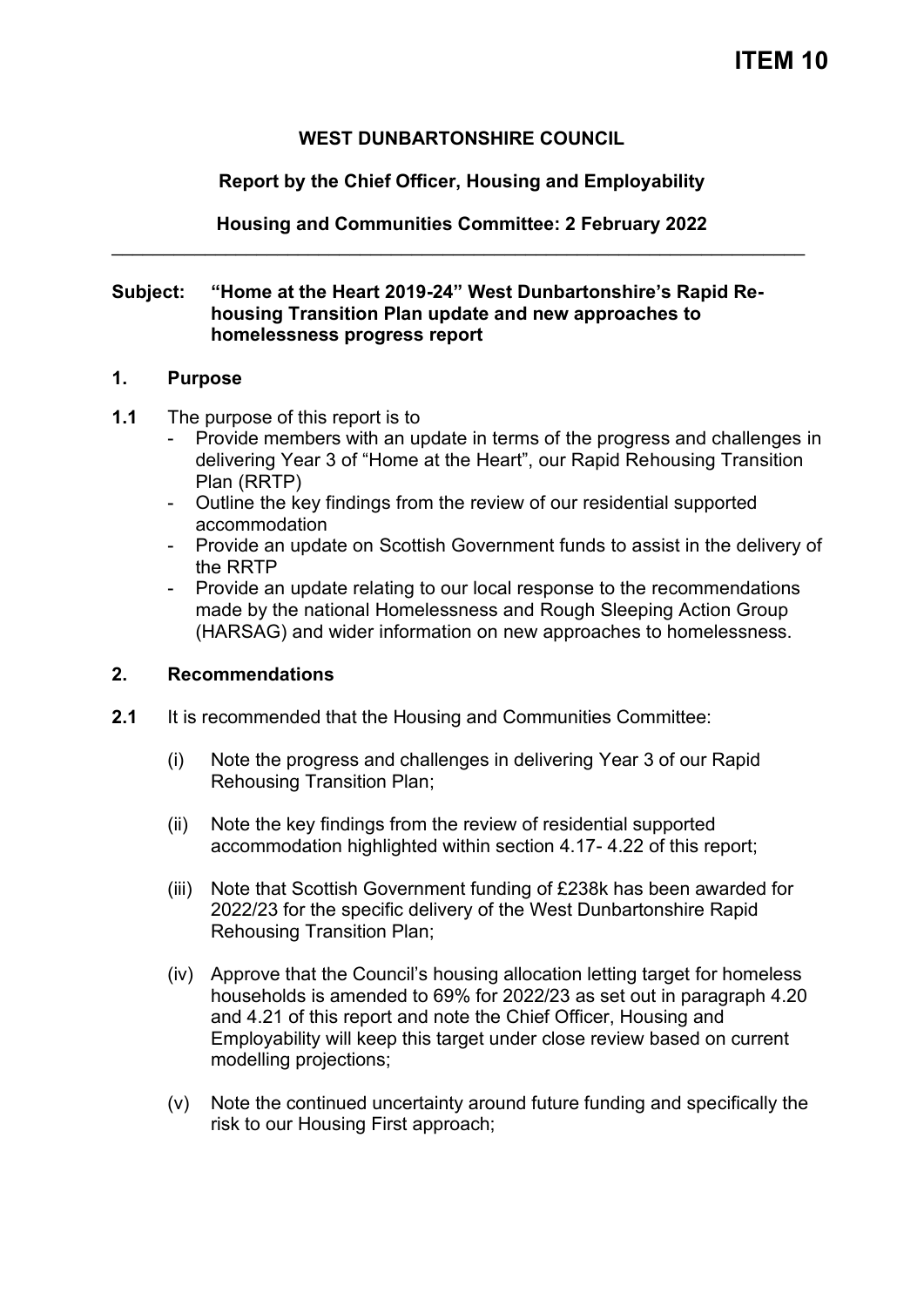(vi) Note that a full annual update and progress report will be provided to the Housing and Communities Committee in Autumn 2022, including a fully updated Year 4 plan based on the identified 2022/23 funding.

# **3. Background**

- **3.1** Our current approach to tackling homelessness is outlined in our RRPT "Home at the Heart" and reinforced within the new Local Housing Strategy approved by the Housing and Communities Committee in November 2021. This approach builds on the good progress made within West Dunbartonshire by previous strategies, most recently our "More than a Roof" approach which covered the period 2017/20, whilst also acknowledging the challenges set by the renewed Scottish Government national commitments to tackle homelessness, to end rough sleeping and to transform temporary accommodation.
- **3.2** "Home at the Heart" was developed in response to a key recommendation from the Homelessness and Rough Sleeping Action Group (HARSAG) that was adopted by the Scottish Government, for Local Authorities to develop and submit a RRTP for the period 2019-2024.
- **3.3** It was developed in partnership with key stakeholders, including HSCP and the wider Housing Solutions Partnership, which includes local Registered Social Landlords. It was submitted to the Scottish Government on 31 December 2018 and retrospectively approved by the Housing and Communities Committee on 6 February 2019.
- **3.4** The feedback received from the Scottish Government in relation to our RRTP has been positive and has highlighted a number of areas of good practice including:
	- The comprehensive temporary accommodation modelling undertaken as part of our wider "More than a Roof" approach;
	- The strategic approach to tackling homelessness;
	- The introduction of the supported tenancy model;
	- Prioritising Housing First as a housing solution;
	- Our award winning Leaving Care Housing Protocol; and
	- The fact that WDC has never breached the Unsuitable Accommodation Order.
- **3.5** Regular reports have been provided to the Housing and Communities Committee, initially detailing and seeking approval for our RRTP and subsequently providing updates in terms of progress being made and approving the use of Scottish Government funding in order to deliver our key objectives.

# **4. Main Issues**

**4.1** The aims of "Home at the Heart" in terms of tackling homelessness are influenced by the Scottish Social Housing Charter and consistent with the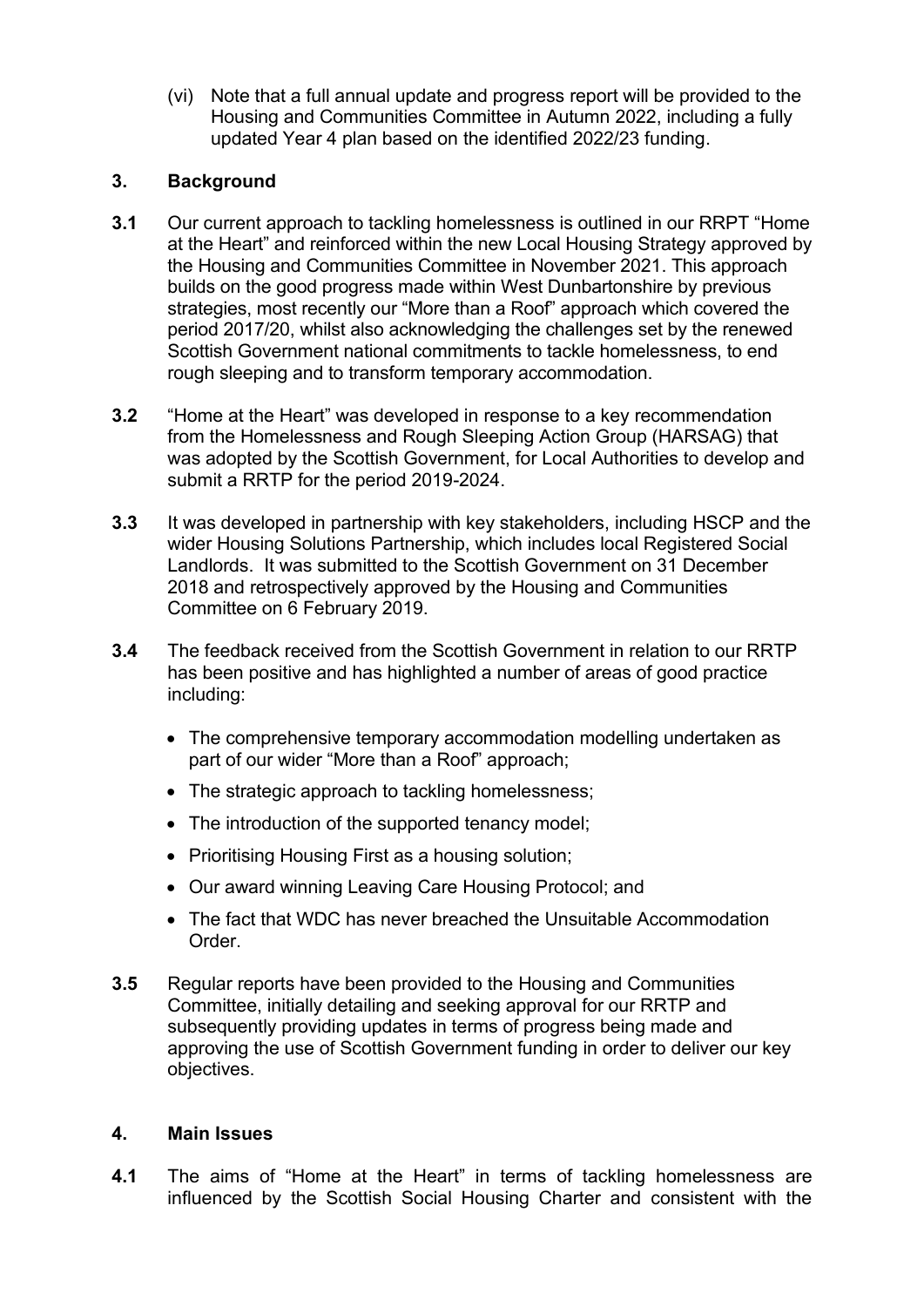Scottish Government's "Ending Homelessness Together" approach and are structured around the following four strategic objectives:

- Deliver a whole systems approach to the prevention of homelessness;
- Enable service users with low or no support needs to access settled housing quickly;
- Develop interim housing options which enable independent living and tenancy sustainment; and
- Implement a Housing First model which enables the most excluded service users to secure sustainable housing.
- **4.2** Work is currently being undertaken to fully review Year 3 activities and refresh our plan for Year 4 and a full progress report will be provided to the Housing and Communities Committee in September 2022. However, progress on some key aspects of the plan and some challenges being faced are outlined below.

 Objective 1: Deliver a whole systems approach to the prevention of homelessness.

- **4.3** The Prevention Officer has continued to engage with households at risk of homelessness. This has included managing the pilot prevention fund which has made payments direct to households totalling £12,500 and has helped ensure that 35 existing tenancies were sustained.
- **4.4** We plan to make this post permanent within our wider service delivery and are exploring options to identify longer term funding for the pilot prevention fund.
- **4.5** The overall number of approaches to our Housing Options service has increased significantly during 2021/22 with 291 approaches being made by the end of November 2021 and homelessness has been prevented in 54% of all cases closed.

|                            | 2018/19 | 2019/20 | 2020/21 | 2021/22        |  |
|----------------------------|---------|---------|---------|----------------|--|
|                            |         |         |         | (YTD Nov 2021) |  |
| Prevent1 approaches        | 178     | 240     | 332     | 291            |  |
| Prevent1 closures          | 177     | 221     | 249     | 248            |  |
| % homelessness prevented   | 64%     | 57%     | 51%     | 54%            |  |
| % closed with presentation | 24%     | 26%     | 27%     | 32%            |  |

**4.6** Given that the temporary eviction ban has now been lifted and we await the full economic impact of the pandemic the expectation is that the number of households approaching the service for assistance will continue to rise.

Objective 2: Enable service users with low or no support needs to access settled housing quickly.

**4.8** One of the key objectives of our RRTP is to ensure that homeless households are able to access settled accommodation as quickly as possible. Our key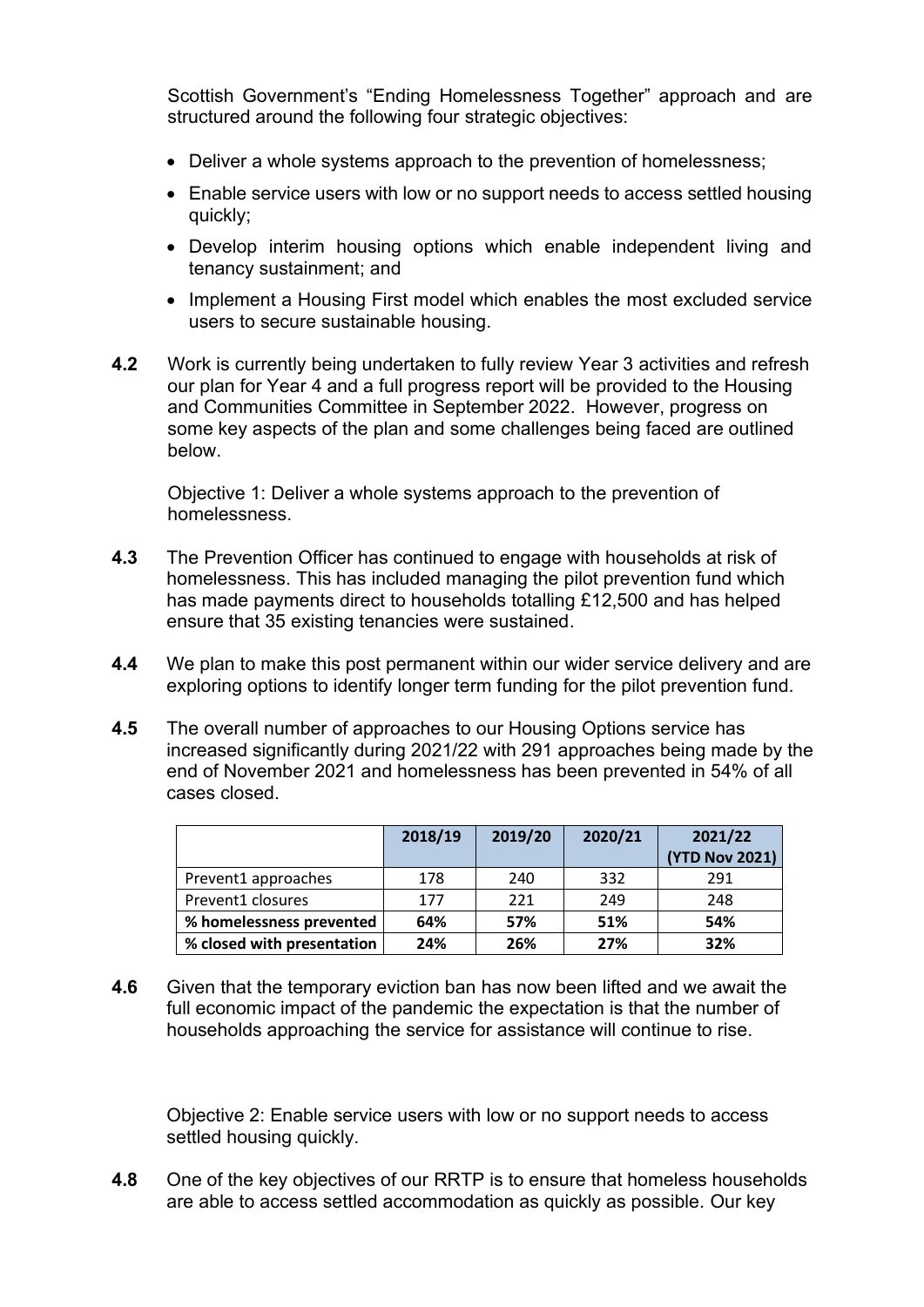target is reducing the length of time homeless households with no/low support needs spend in temporary accommodation from 23 weeks at the start of Year 1, to 13 weeks by the end of Year 5.

- **4.9** We have developed a RRTP model which takes into account the level of new homeless decisions, the backlog of homeless households, projected future demand, the number of lets made to homeless households and projected letting activity. The RRTP model uses this data to determine the number of lets that will be required for homeless households on an annual basis and determines a projected lettings % target.
- **4.10** The modelling determined that around 55% of all social lets during 2021/22 would need to be made to homeless households in order to meet our target of reducing the time spent in temporary accommodation to 17 weeks (119 days). This objective was supported by the Housing Improvement Board in terms of lets made by WDC and a similar commitment was sought from our RSL partners via their annual RRTP Contribution Statements.
- **4.11** Not all of our RSL partners have signed up to the lettings target and in addition we have seen a higher levels of homeless presentations than projected and letting activity has not fully recovered to pre-pandemic levels.
- **4.12** As a result, whilst we continue to deliver a quick and efficient assessment process, at the end of November 2021 we had 112 homeless households on this pathway that had been opened for longer than our 17 week target.

| Live cases with no/low support<br>needs (target 17 weeks/119 days) | Apr | May | Jun | Jul | Aug | <b>Sep</b> | Oct | <b>Nov</b> |
|--------------------------------------------------------------------|-----|-----|-----|-----|-----|------------|-----|------------|
| Under 90 days                                                      | 159 | 164 | 148 | 181 | 175 | 194        | 157 | 164        |
| 90-119 days                                                        | 33  | 38  | 22  | 28  | 41  | 37         | 50  | 34         |
| Over 119 days                                                      | 90  | 91  | 84  | 73  | 65  | 82         | 93  | 112        |
| <b>Total open</b>                                                  | 282 | 293 | 254 | 282 | 281 | 313        | 300 | 310        |

Objective 3: Develop interim housing options which enable independent living and tenancy sustainment.

- **4.13** We continue to provide a range of interim housing options for those homeless households with more complex support needs. This includes supported tenancies in the community, as well as residential supported accommodation where this need is identified.
- **4.14** Residential supported accommodation offers temporary accommodation and on-site support to alleviate homelessness and enable homeless households to make a planned transition to settled accommodation.
- **4.15** A key action for Year 3 was to commission a full review of our provision of residential supported accommodation within the context of the updated Ending Homelessness Together Action Plan, the updated Unsuitable Accommodation Order and a range of new policy and legislative standards on temporary accommodation arising from the Covid-19 pandemic and national policy agenda.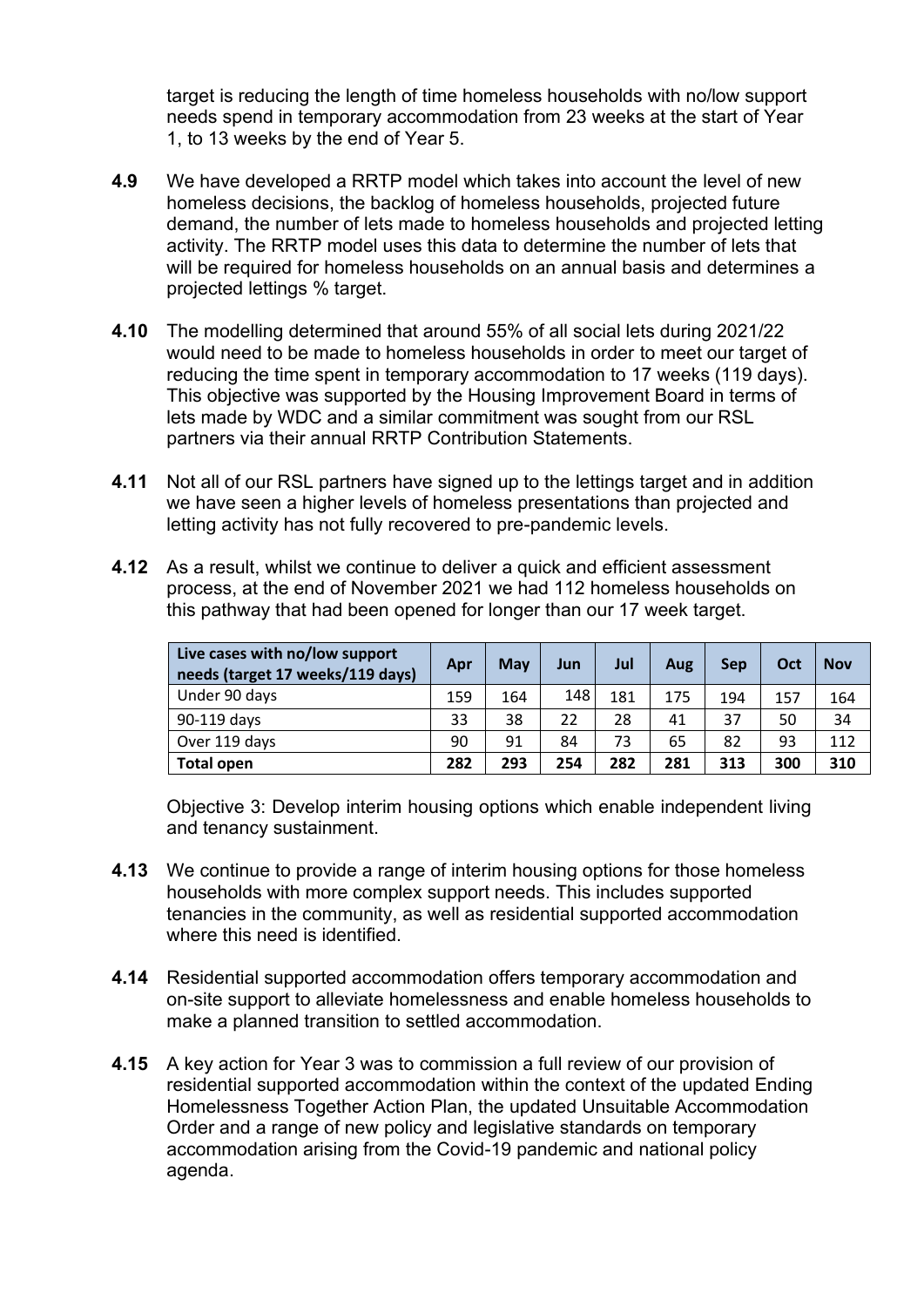- **4.16** In July 2021, Arneil Johnston was commissioned to carry out this review. A sixstage project methodology was delivered to complete the review including a performance diagnostic, lived experience primary research, stakeholder engagement, service redesign, temporary accommodation modelling and financial impact assessment.
- **4.17** Some of the key findings of the review include:
	- Whilst Residential Supported Accommodation should continue to be delivered as an option for those with moderate-complex needs, there is likely to be less required in future years;
	- All supported accommodation projects should be founded on a trauma-based care model;
	- Current supported accommodation projects should be reshaped to provide opportunities for gender specific provision and should be smaller units;
	- The length of stay in trauma informed supported accommodation should be based around a structured support planning journey enabling independence;
	- There is a gap in current supported provision for a small but significant population of service users;
		- o For those who are unwilling/unable to engage with support but who need a safe place to stay for intermittent periods of time (rapid access accommodation); and
		- o For those who may need permanent supported accommodation not homeless accommodation (will require partnership working and potentially joint commissioning with the HSCP);
	- Current provision is contributing to bottlenecks in terms of households not being able to move to settled accommodation and to a backlog of homeless households in temporary accommodation.
- **4.19** Whilst this will be a crucial element in helping to deliver our wider objectives, the proportion of lets to homeless households, equally crucial to reduce the overall time in temporary accommodation to prevent a growing backlog and the need for additional provision.
- **4.20** Currently modelling suggests that over the next five years, on average across West Dunbartonshire, 69% of all available social tenancies inclusive of conversions and housing first will require to be allocated to homeless households to ensure targeted reductions in temporary accommodation and faster access to settled accommodation is achieved.
- **4.21** To understand the implications of not delivering on this target, a scenario was tested in the RRTP model where the number of lets to homeless households remained at current levels. This showed that this would require an additional 374 dispersed units to provide accommodation for homeless households, more than doubling current provision and the backlog of households waiting to be housed.
- **4.22** To deliver the optimum service model, it is anticipated that a three year plan will be required. This will include the decommissioning of some existing services, the commissioning of new provision in order to better meet identified need and a full financial impact assessment. In order to develop and lead on the development and implementation of this plan we are planning to recruit an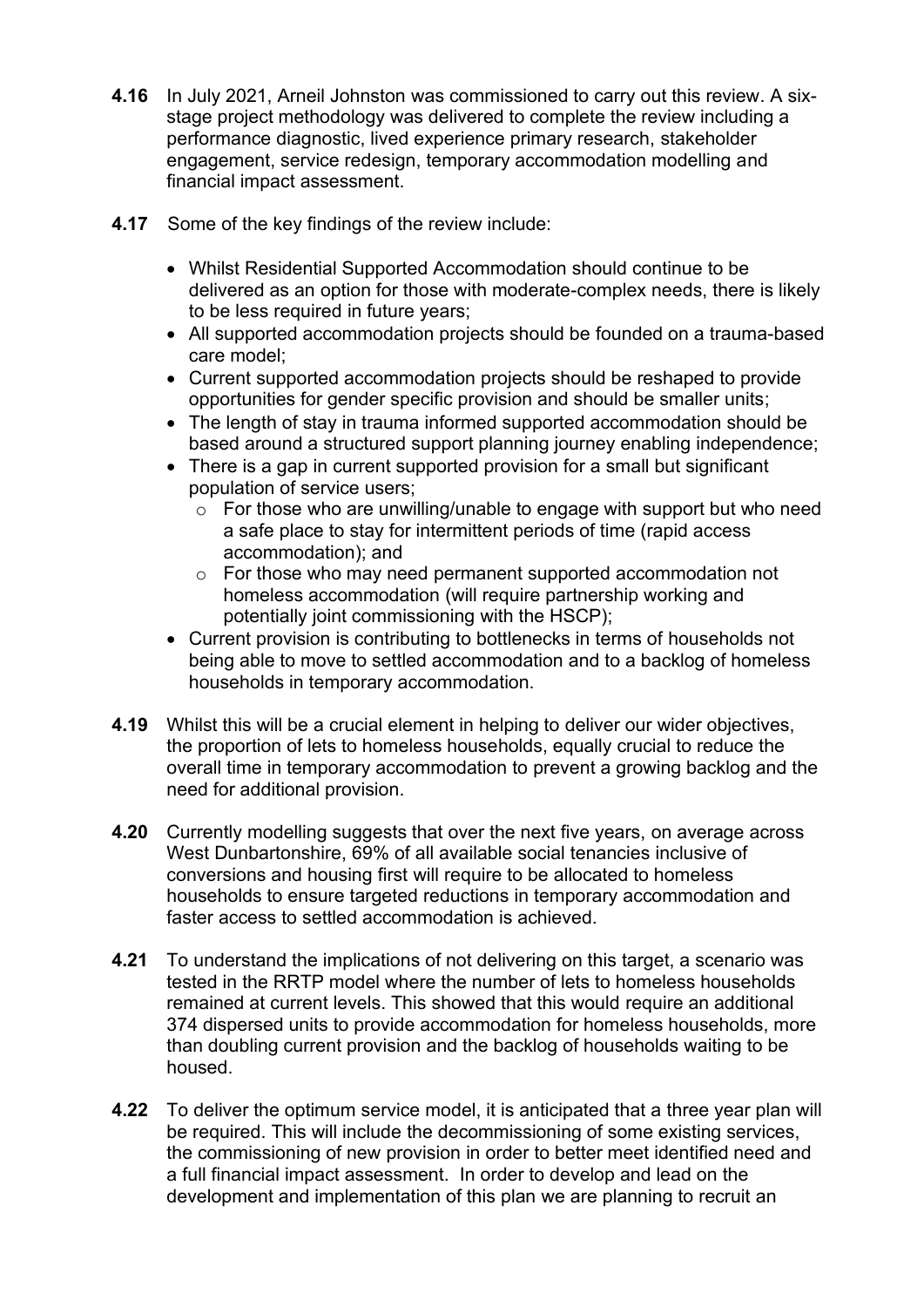additional resource to lead on the delivery of new residential supported accommodation.

Objective 4: Implement a Housing First model which enables the most excluded service users to achieve housing sustainment.

- **4.24** A key objective in Year 3 of our RRTP was the upscaling of our Housing First approach for those households with the most complex needs. Our plan was to use our RRTP funding to increase the staff resource within the dedicated Housing First Support Team by three fixed term posts (18 months) from April 2021 and create a further 35 new Housing First tenancies in 2021/22.
- **4.25** By the end of November 2021, we had created 19 new Housing First tenancies, a further 6 clients have been offered a property and 8 clients were awaiting an offer of settled accommodation being made.
- **4.26** Delays to the start date of one of the additional fixed term Housing First posts has impacted on further progress and has led to a waiting list of assessments to be carried out.
- **4.27** Whilst our Housing First approach continues to have a high tenancy sustainment rate. All these tenancies have been sustained apart sadly from the death of three tenants. However, long term future funding for the initiative is still to be clarified.

#### Rapid Rehousing Transition Plan funding update

- **4.28** All local authorities were asked to provide the Scottish Government with a written report outlining how they had spent their allocation of Year 2 funding and progress to date.
- **4.29** West Dunbartonshire Council submitted this report in June 2021, which included our refreshed RRTP for 2021/22 based on the funding available. These plans were approved by the Housing and Communities Committee in September 2021.
- **4.30** In September 2021, the Scottish Government confirmed in its Programme for Government that £8 million would be provided to local authorities to support rapid rehousing plans and scale up the Housing First approach nationally for each of the next two years (2022/23 and 2023/24).
- **4.31** The formula currently used to allocate local authorities share of this funding is based on the number of homeless assessments made in a local authority area over a three year period. There has been some criticism of this approach as it does not take into account homelessness prevention work within the assessment. It can therefore act as a disincentive to make the wider system changes advocated within Ending Homelessness.
- **4.32** The Scottish Government and COSLA had hoped to explore the possibility of joining up the funding stream for preventing and responding to homelessness with the rapid rehousing funding stream and to look at alternative distribution formulas. However, this work has been delayed due to conflicting Covid-19 responsibilities.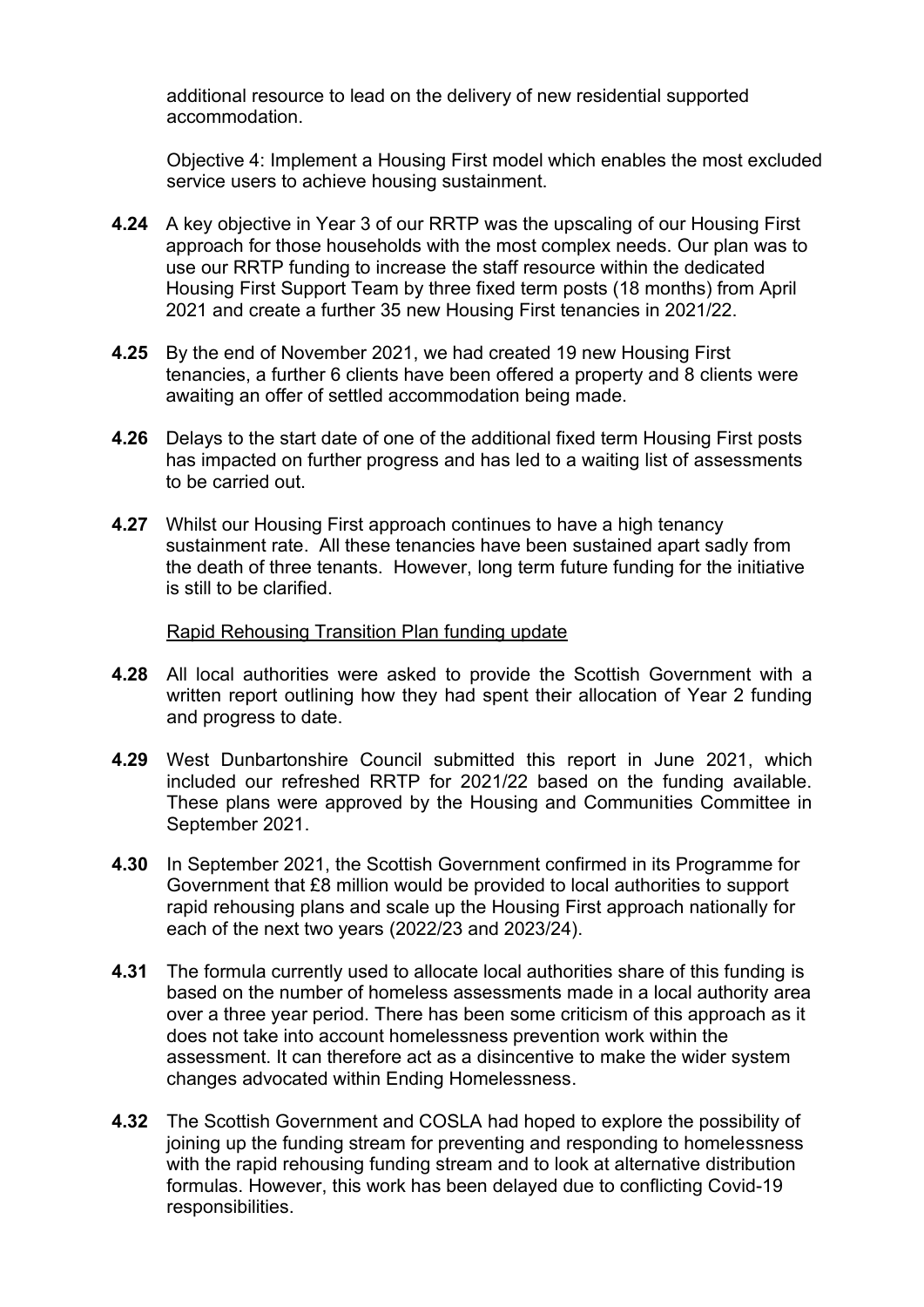- **4.33** The same formula has therefore been used for the funding allocation for 2022/23. This formula has resulted in an allocation for West Dunbartonshire Council of £238,000 to deliver Year 4 of our RRTP which was announced on 20 December. In addition the Scottish Government also on the same date confirmed the funding allocation of £541k to West Dunbartonshire Council for the provision of homelessness prevention and response services.
- **4.34** Whilst the additional RRTP funding is welcome, a shortfall for Year 4 is still being projected. Work is currently being undertaken to fully review Year 3 activities and refresh our plan for Year 4 to take account of available funding.

#### New approaches to homelessness and impacts of Covid-19

#### HARSAG2

- **4.35** HARSAG2 developed and published a detailed set of 105 recommendations in response to the following four questions:
	- 1. What needs to be in place right now for the ongoing emergency?
	- 2. What do we need to do so that people don't get back to sleeping on the streets or staying in homeless shelters?
	- 3. How can we accelerate the pace of work to prevent homelessness?
	- 4. What needs to change in the national Action Plan to end homelessness to recognise the changing circumstances caused by coronavirus?
- **4.36** The Scottish Government agreed in principle to all the recommendations within the HARSAG report and subsequently published an updated Ending Homelessness Together Action Plan on 8 October 2020 and progress report in October 2021.
- **4.37** The Scottish Government's Homelessness Prevention and Strategy Group oversees the implementation of this plan. Whilst some of the key recommendations are directed towards Scottish Government future policy, some recommendations, such as those around benefits and support for people regardless of their immigration status, are urgent requests of the UK Government.
- **4.38** In addition, many of the recommendations will require to be delivered by each individual local authority. Work has been on-going to develop and implement an action plan in response to these recommendations and the current version of our "HARSAG2 recommendations tracker" is available as a background paper to this report.
- **4.39** Progress in terms of the on-going development and implementation of this comprehensive response continues to be reported regularly to the Housing and Communities Committee and to the Housing Solutions Partnership to ensure the full delivery of these recommendations.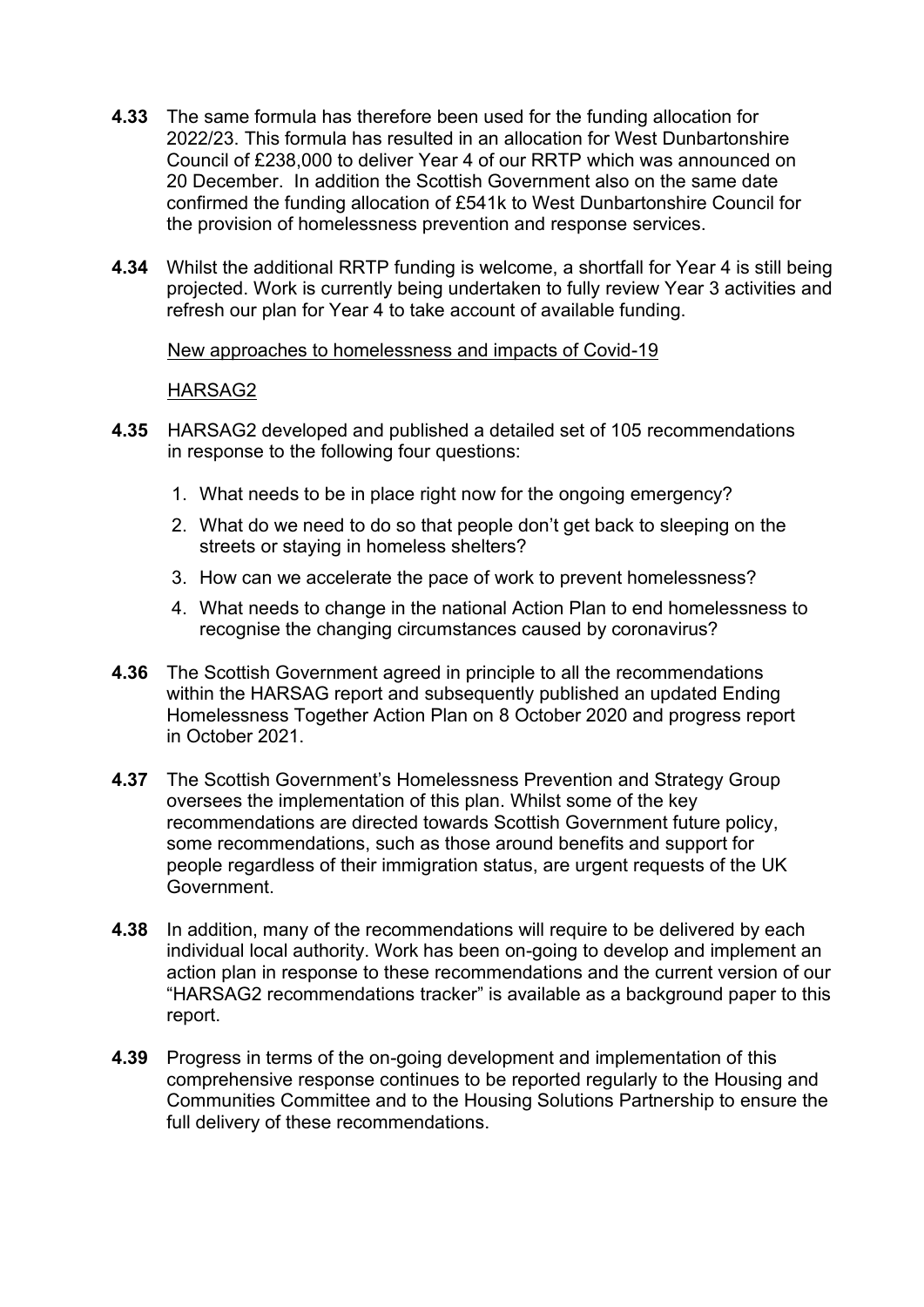## Changes to the Local Connection provisions

- **4.40** The policy intention of suspending local connection referrals between Scottish local authorities is to remove barriers to support for people who are homelessness or rough sleeping so they can resettle successfully, and avoid repeat homelessness. If people are living in an area of their choosing, they are more likely to integrate successfully into a local community and access the services and support they require.
- **4.41** The pandemic has delayed this legislation and it is now due to be laid during this session of parliament. The Scottish Government will monitor the impact of these changes and respond to any local authorities that report undue pressure on service provision.

## Public Sector duty to prevent homelessness

- **4.42** Another proposal from HARSAG being taken forward by the Scottish Government is to look at developing legislation focussed at introducing a Public Sector duty to prevent homelessness.
- **4.43** The Scotland Prevention Review Group was convened and worked with public bodies, housing providers and other partners to develop proposals for a new duty on public bodies and delivery partners aimed at the prevention of homelessness.
- **4.44** Their report was published in February 2021 with a series of recommendations around actions that could be taken to prevent homelessness and that these should start up to six months before someone faces losing their home.
- **4.45** A joint Scottish Government and COSLA consultation on these proposals opened on 17 December 2021 and officers are currently developing our response. A briefing on this consultation was provided to members as part of January's elected member briefing.

# **5. People Implications**

**5.1** Any additional post required to strengthen the team will be recruited in line with the Council's existing recruitment policy and will be funded from the Scottish Government funding for the provision of homelessness prevention and response.

# **6. Financial and Procurement Implications**

- **6.1** The Minister for Local Government, Housing and Planning wrote to West Dunbartonshire on 20 December 2021 advising of the Council's Rapid Rehousing Transition Plan funding allocation for 2022/23 of £238k. This funding will be included in the weekly payment of the 2022/23 General Revenue Grant.
- **6.2** In addition the Scottish Government also on the same date confirmed the funding allocation of £541k to West Dunbartonshire Council for the provision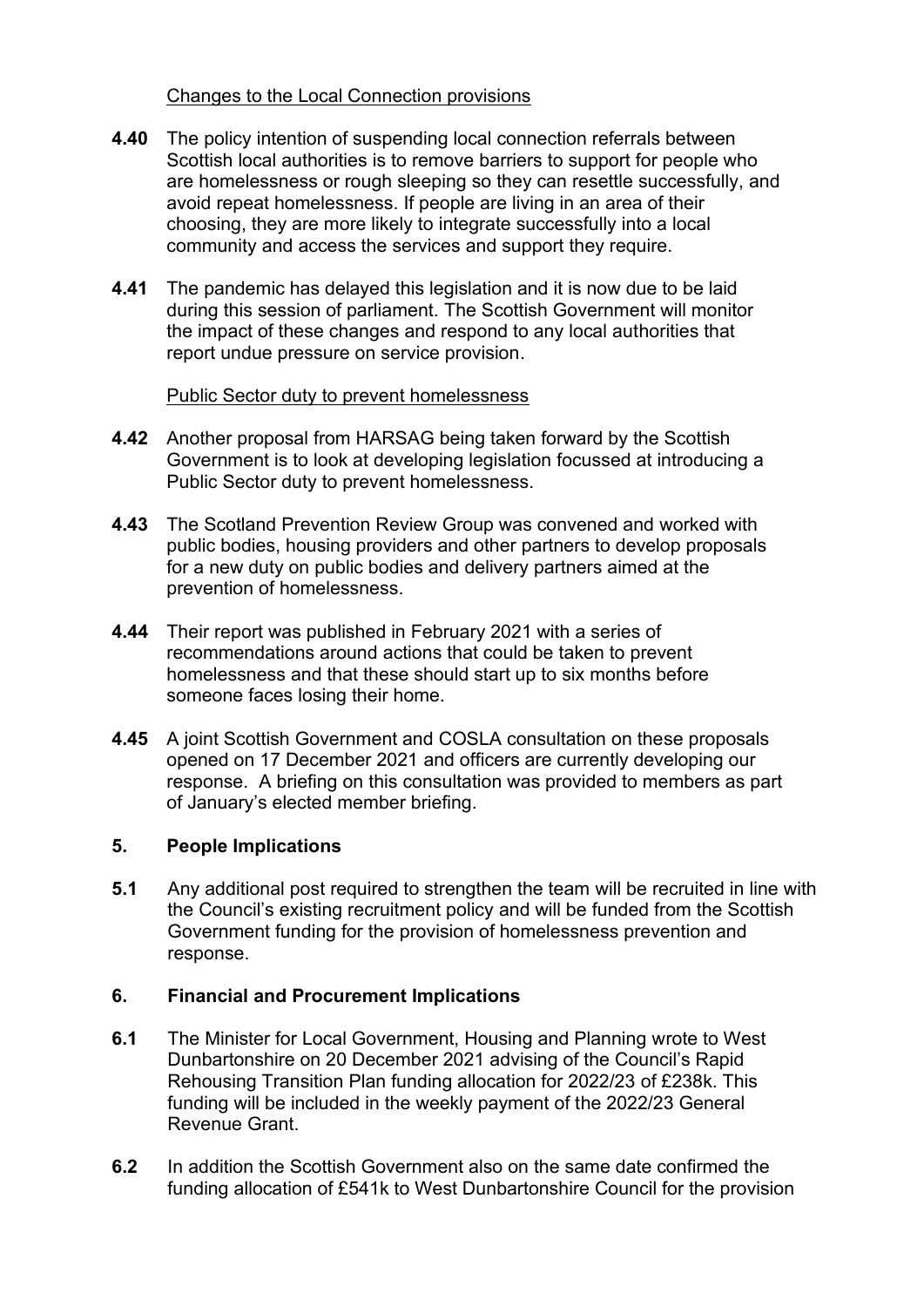of homelessness prevention and response, this funding will be paid as part of the General Revenue Grant payment, with the first payment in 2022/23 made on 1 April 2022.

- **6.3** Whilst the Scottish Government has now announced they will provide £8 million to fund RRTP's for 2023/24, no confirmation of the allocation of this funding for West Dunbartonshire is expected to be provided until the Autumn of 2022.
- **6.4** We are aware of some national discussions looking at reviewing funding to deliver homelessness and housing option services, however there remains some financial uncertainty in terms of how the Housing First approach can be funded in the longer term.
- **6.5** The delivery of the wider Rapid Rehousing Transition Plan will be within existing budgets noting the increases in such as a result of the Scottish Government funding for 2022/23.
- **6.5** There are no procurement implications in terms of this report,

#### **7. Risk Analysis**

- **7.1** There are financial and regulatory risks associated with not being able to fully deliver our Rapid Rehousing Transition Plan, including the Housing First element of the approach.
- **7.2** The decision to award funding in Year 4 was based again on a formula which focuses on homelessness assessments (and not the content of the RRTP's), arguably benefits larger local authorities who receive a higher proportion of homeless assessments and could discourage local authorities from implementing initiatives aimed at preventing homelessness.
- **7.3** There is no confirmation of funding for RRTP past Year 5 (2023/24) therefore long term funding is required to be sourced to continue our Housing First service.

#### **8. Equalities Impact Assessment (EIA)**

**8.1** There are no negative equalities impacts due to this update to our RRTP however preventing and responding to homelessness has a significant positive impact on individuals and communities. There are some potential positive impacts for some groups as noted in the EIA carried out when our RRTP was updated in June 2021.

#### **9. Consultation**

- **9.1** The first draft of our RRTP was developed in collaboration with key partners, including the Health and Social Care Partnership, local Registered Social Landlords and third sector organisations, via a series of well attended stakeholder events held in November and December 2018.
- **9.2** Consultation and communication have continued since the submission of the first iteration of the RRTP through the Housing Solutions Partnership. Further